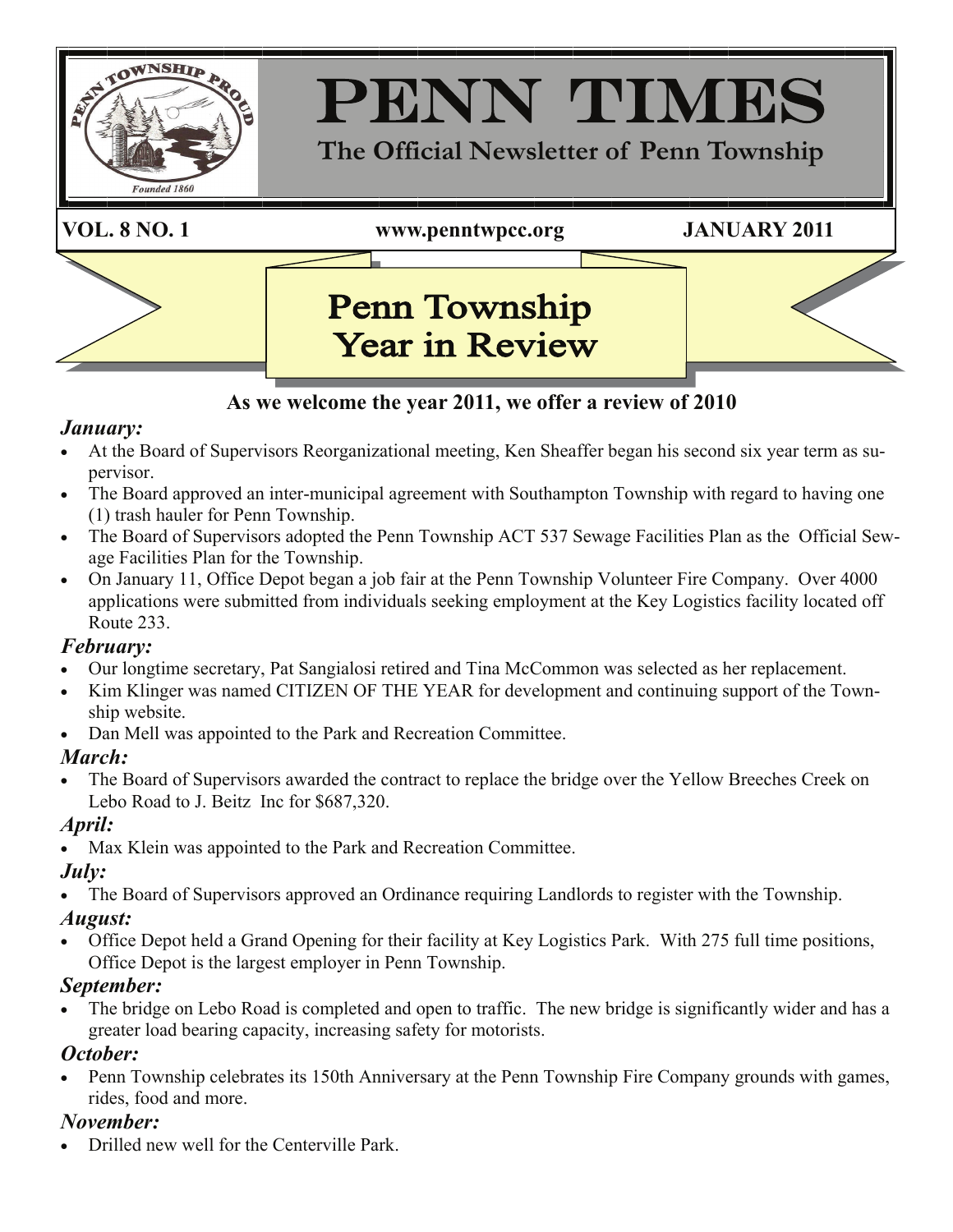*Zoning Hearing Board* 

Matthew Farkas Linwood Clippinger, Voting Alternate Richard Mislitsky, Solicitor *Planning Commission* Fred Leeds - Chair George Rohrs – Vice-Chair Marcia Leeds - Secretary Gary Cribbs Victor Barrick Kathleen Shirey Richard Mislitsky, Solicitor *Parks & Recreation Board*  Daniel Mell, Chairman Pat Walker, Vice-Chairman Susan Whitesel, Secretary Max Klein *Fire Company Executive Officers* John Wardle– President 776-7266 Joe Miller – Vice President Wayne Hockensmith – Treasurer Pat Sangialosi— Secretary Sally Miller -Assistant Secretary Cindia Whistler– Financial Secretary John Wardle Jr-Chaplain *Fire Company Line Officers*  Chris Alleman – Fire Chief – 226-0636 Robert Kough, Jr. – Deputy Chief

Holbert Myers, Chair Todd Vogelsong, Vice-Chair

Ernie Beecher— Assistant Chief Doug Stum - Captain Ryan Finkey - Lieutenant Tim Knepp, Sr. – EMS Captain Westly Gingrich - EMS Lieutenant

#### *Fire Company Auxiliary*

Anna Group – President Julie Beecher – Vice President Mary Wert – Secretary Joyce Wardle – Assistant Secretary Marcia Leeds – Treasurer Kay Kann – Financial Secretary Cindia Whisler - Facility Contact Erma Dingle - Chaplain

#### *Fire/Police Members*

Dennis McGarry., Captain Ricky Stutt Jim Sheaffer, Lieutenant Ron Tritt<br>Amos Seiders, Sergeant Ira Wagner Amos Seiders, Sergeant Art Danner John J Wardle Jr Wayne Hockensmith Robert Kough, Sr Robert Alleman Michael Young

*Fire Company Trustees*  Ernie Beecher Dennis McGarry Denny Shoff John J Wardle

*Emergency Management Coordinator*  Robert Kough, Jr. – 226-6537 Ernie Beecher, Deputy

*Codes Enforcement Officer* 

Fred Leeds Ken Lloyd—Assistant

Sam Sangialosi

*Vacancy Board* 

J. Michael Ickes, Chair *Loan Grant Coordinator* 

Buck Shuller

# **Penn Township Personnel Example 1 Constant Constant Point Point Point Point Point Point Point Point Point Point Point Point Point Point Point Point Point Point Point Point Point Point Point Point Point Point Point Point P**

#### **SEPTEMBER 2010**

- Subdivision plans for Alan Cromer were approved
- October 13th date was set for budget workshop
- Darren Zimmerman requested a zoning change for his property on Centerville Road from Agriculture to Commercial Industrial
- Approved Dave Young resolution to change from an on lot sewage system disposal to a holding tank

#### **OCTOBER 2010**

- Approved removal agreement for Jeff Rudisill to re move storage trailer from property within 60 days of addition be completed.
- Approved advertisement for Ordinance 2010-003 that states Margaret Avenue to become Verna Street
- Approved two parcels for Wayne Shirk to go into Ag security
- Ratified October newsletter that was mailed early due to October 30th anniversary celebration
- Approved the staining of the Lebo Road Bridge
- Approved postcard reminders to be sent to approximately 220 residents to have their septic pumped
- Approved resolution for Dale Hair for new land development/DEP planning module

#### **NOVEMBER 2010**

- Approved zoning change for Darren Zimmerman from agriculture to commercial industrial
- Approved the Ordinance for Margaret Avenue to become Verna Street
- The 2011 budget was approved and put on display for twenty-one days
- Approved the treasurer's bond to be reduced from\$2.5 million to \$1.5 million

The complete minutes of the Supervisors' Meetings are available, once they are approved, at the Township Building or on our website, www.penntwpcc.org

#### PENN TIMEs January 2011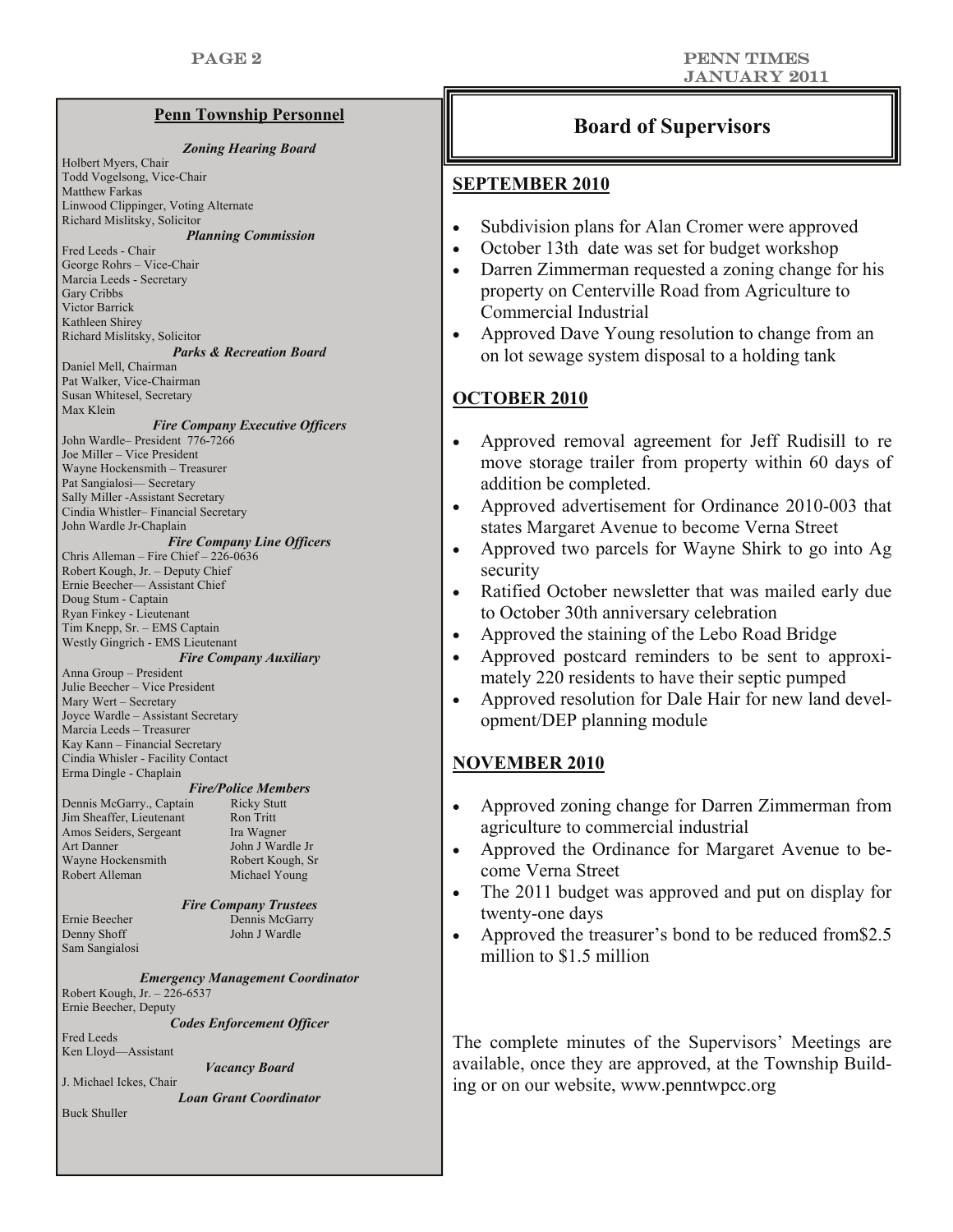Our **150th Anniversary of Penn Township** was a huge success. The day was chilly, but it didn't stop us from celebrating our heritage. I would like to thank the volunteers and visitors who made this a memorable event. Our gratitude goes to the Penn Township Fire Company for hosting our anniversary and their donations. The beautiful commemorative quilt was a huge hit. I would like to thank all the ladies for their countless hours in making the quilt.

The Penn Township Fire Company and Park and Recreation Board would like to continue our successful 150th anniversary by starting a Heritage/ Community Day. This year it will be on Oct 8, 2011. Please mark this day on your calendars. If you have suggestions for the event, would like to volunteer or participate, please contact us.

At the Centerville Park pavilion we are putting in water and electric. We will gladly reserve the pavilion for your next family outing.

Thank you for your continued support Dan Mell Chairman Park and Recreation Board

# *CHURCH NEWS*

# **DICKINSON PRESBYTERIAN CHURCH**

The church provides a food concession stand at every Rowe Auction at the auction barn on Route 11.

Money raised goes to such things as summer camp for kids, local missions,-Project Share, Neighbors in Christ, needy families, etc., and certain unbudgeted church needs.

Look for more church fundraisers in upcoming news**letters** 

## **2011 Township Calendar**

All meetings are held at the Township building, 1301 Centerville Road, Newville, PA at 7:00 pm unless otherwise stated.

### *February*

- 3 Park and Rec Board Meeting
- 10 Board of Supervisors Meeting
- 12 PTVFC Meat Raffle
- 21 President's Day
- 21 Planning Commission
- 27 PTVFC Breakfast

#### *March*

- 3 Park and Rec Board Meeting
- 5 PTVFC Soup and Sandwich Sale
- 10 Board of Supervisors Meeting
- 12 PTVFC Meat Raffle
- 21 Planning Commission Meeting
- 27 PTFVC Breakfast

## *April*

- **7** Park and Rec Board Meeting
- 9 PTVFC Meat Raffle
- 13 Zoning Hearing Board Meeting
- 14 Board of Supervisors Meeting
- 18 Planning Commission Meeting
- 23 PTVFC Easter Egg Hunt
- 24 PTVFC Easter Breakfast
- 30 PTVFC Pot Pie Supper

**NOTE:** Fire Company BINGO is held every Friday night, 7:00 at the Fire Hall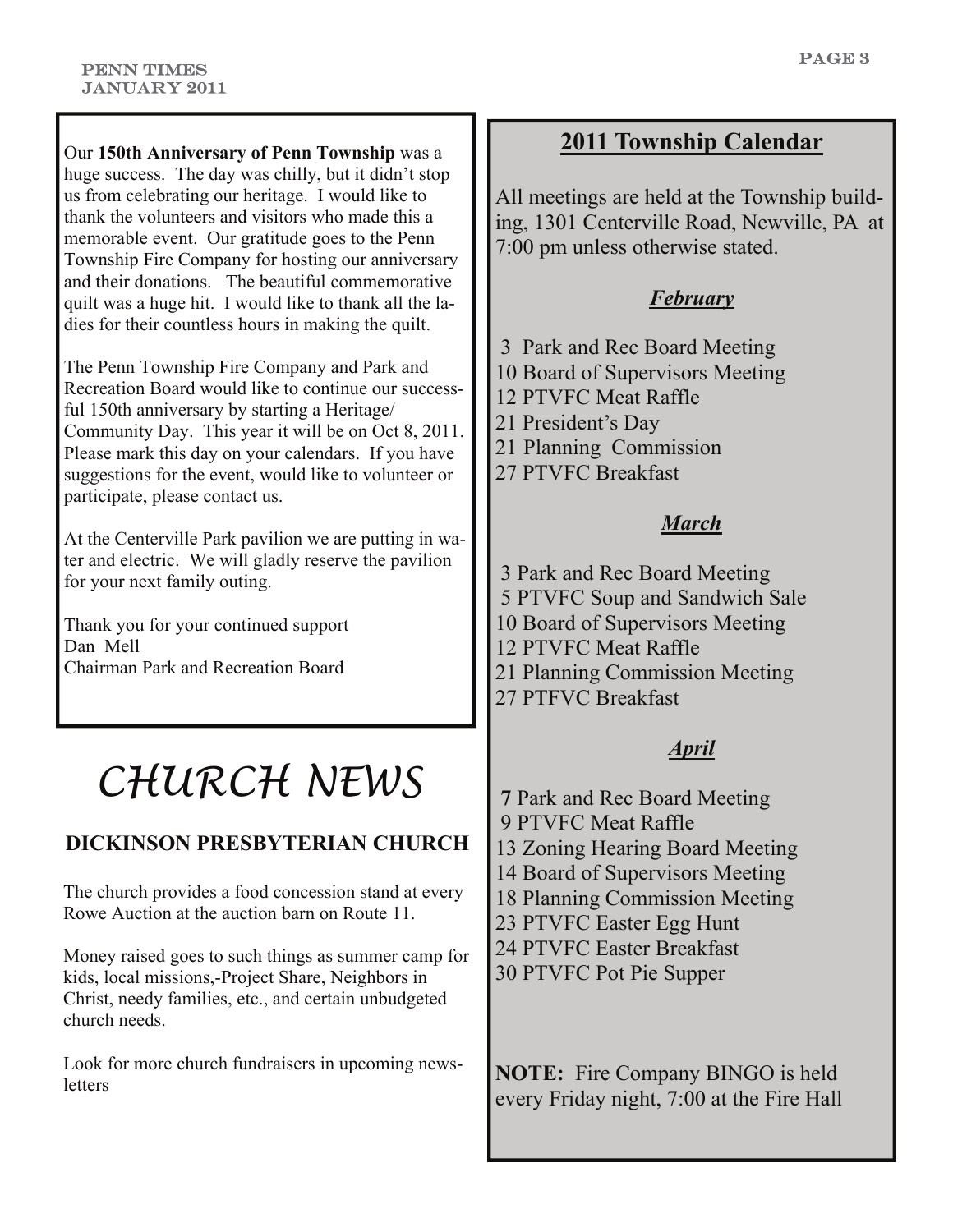# **RECYCLING**

Penn Township provides recycling containers available at the Municipal Building. The containers are open 7 days a week during daylight hours. Recycling reduces the amount of household trash requiring curbside pickup, which may reduce your quarterly trash bill. Recycling reduces the amount of material entering the landfill which extends the life of the landfill. Recycling also provides a method of manufacturing using reclaimed materials, which will extend the availability of natural resources.

The following items are **ACCEPTABLE:**

 Newspapers, inserts, magazines & catalogs; junk mail, envelopes and office paper; corrugated cardboard; cereal, soda, tissue boxes and other paperboard products that tears brown or grey; paper towel and toilet paper cores; paper bags and phone books; aluminum cans; metal food & beverage cans; food & drink glass bottles and cans; plastic bottles, jugs and jars.

 All your recyclables can be mixed together. To ensure maximum capacity of each container, **cardboard should be flattened and plastic bottles, aluminum cans, and steel cans should be crushed.** 

The following items are **NOT ACCEPTABLE:** 

 Ceramics, dishes, coffee mugs or drinking glasses; glass cookware; window glass, mirrors or light bulbs; plastic bags, styrofoam containers, packaging peanuts, plastic cups or plastic table ware; food soiled materials; tissues or paper towels; egg cartons; books; tyvek envelopes; carbon or wax coated boxes or paper; coat hangers; household appliances; aerosol containers or oil containers.

 Do not leave recyclables outside the containers, trash or litter behind. **NO PLASTIC BAGS !!!** Plastic bags are detrimental to the sorting equipment. **NO SOILED PIZZA BOXES!!!**  The grease and oils in pizza boxes contaminate the recycled material.

# **METALS**

Also available at the recycling center is a bin for scrap metal. Place all aluminum, copper, brass, steel and iron in the container.

#### **ADDITIONAL RECLYCLING CENTERS**

 The following items may be disposed at authorized recycling centers. A complete list of links to area businesses and institutions that may be John Andrews able to accept the products identified is available by accessing the Cumberland County Recycling and Waste Authority, Places to Recycle at (**<http://www.ccpa.net/index.aspx?NID=2617>)** 

Cellular Phones; Compact Discs; Computers & Electronics; Fluorescent light tubes, Ballasts and Bulbs; Freon; Mercury; Mercury Thermostats; Oil, Antifreeze, Tire& Batteries; Plastic Shopping Bags; Propane Cylinders; Rechargeable Batteries; Styrofoam; Tires; Vinyl and Wood & pallets.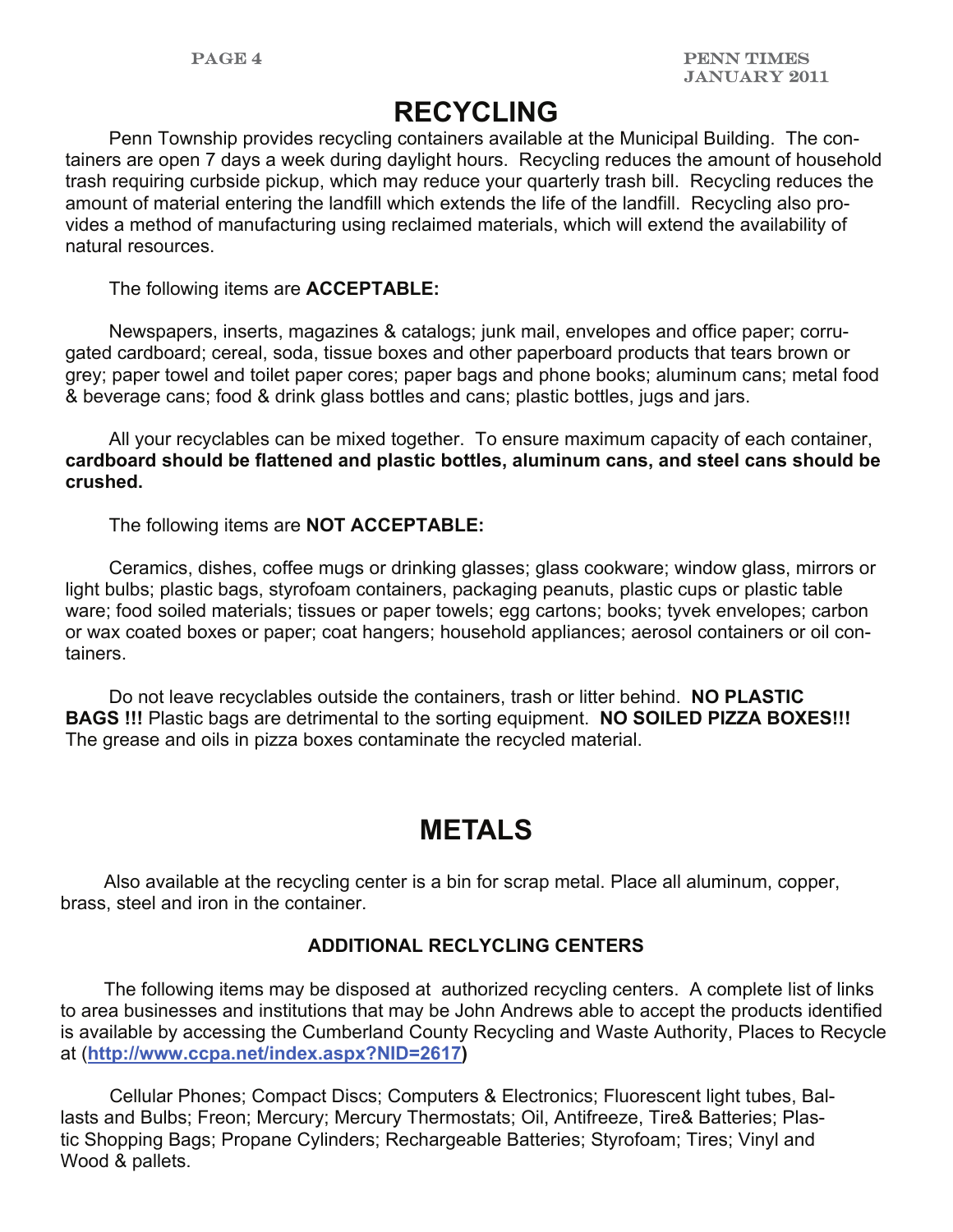# **REMOVAL OF SOLID WASTE**

Penn Township has an inter-municipal agreement with Southampton Township with regard to having one (1) trash hauler for all household trash pickup within the Township. In accordance with Tammy Hammond Penn Township Ordinance No. 2009 - 4, the Penn Township Solid Waste Ordinance, all Township residents are required to submit a registration form to select a method of disposing of household generated trash, or request an exemption. The form can be picked up at the Municipal Building or by accessing the Township website.

The following items are **UNACCEPTABLE** for disposal:

 Car or Truck Batteries; Oil, Paint, Insecticides, Inks and Solvents; Large Appliances; Empty Propane Containers; Tires; Motors; Welding or Cooking Tanks; Ammunition: Dead Animals: 55 Gallon Drums; Yard Waste; Large Quantities of Fence Wire; Computer Screens; Fluorescent Light Fixtures, Ballasts and Bulbs.

#### The following items **MAY** be disposed at the landfill facilities **ONLY WITH PRIOR APPROVAL FROM THE PA DEPARTMENT OF ENVIRONMENTAL PRO-TECTION:**

Hospital Waste; Industrial Waste; Asbestos; Contaminated Soil

 The landfill reserves the right to reject any material for disposal that is deemed unacceptable. For more information, please contact the Township Office during normal working hours.

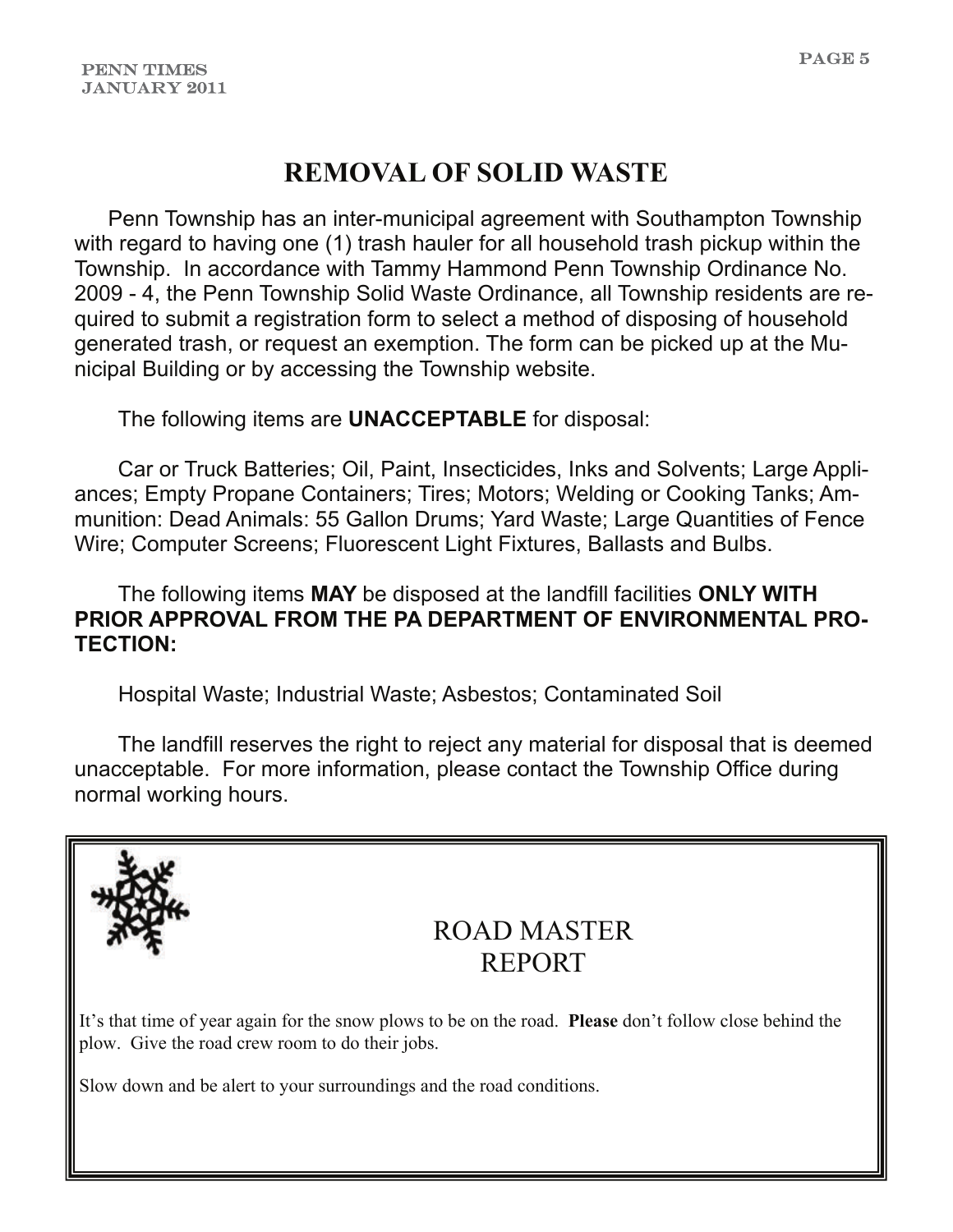#### **Find Your Name**

**The names of two Township residents, selected randomly from township records, are "hidden" out of context somewhere in this newsletter. Find your name and we will treat you to a \$20 gift certificate to Saylor's Market in Newville. If you find your name, claim the reward by stopping by Saylor's Market before February 28, 2011. Our thanks to Curt Saylor for his donation to the newsletter.**

#### **CAN YOUR HOME BE EASILY IDENTIFIED BY EMERGENCY VEHICLES??**

There is a Township Ordinance that requires all homes to have the street number four inches high so

that emergency vehicles can easily find your home. These street numbers are available for only \$10 from Bob Kough, 385-2179. This is not-for-profit, and Bob does this as a favor to the fire department.

# **7 7 7**

# **"PENN TOWNSHIP CUMBER-LAND COUNTY 150 YEARS"**

Books detailing the history of Penn Township are available at the Municipal Building for \$25.00. The book was coauthored by local historians David Smith and Linda Piekut. The book includes geography, the early history of villages, churches, schools, Penn Township cemetery records, military veterans and photos.

#### **NEWSLETTER ADVERTISING**

The PENN TIMES is published quarterly (January, April, July, and October), and offers area businesses the opportunity to advertise their businesses to all of the residents of the township. Advertisements may be changed to fit the seasons. Seasonal businesses may choose to advertise in the issue that is closest to their peak season.

 The following are the prices for advertising in the 2011PENN TIMES:

| Size                     | Cost/Issue | Cost/Year |
|--------------------------|------------|-----------|
| 1/8 Page (Business Card) | - S50      | \$175     |
| $\frac{1}{4}$ Page       | \$100      | \$350     |
| $\frac{1}{2}$ Page       | \$200      | \$700     |
| Full Page                | \$400      | \$1400    |

Contact the township office at 486-3104 to reserve your space. You must provide the camera-ready artwork. Advertising for the April issue is due by March 30th.

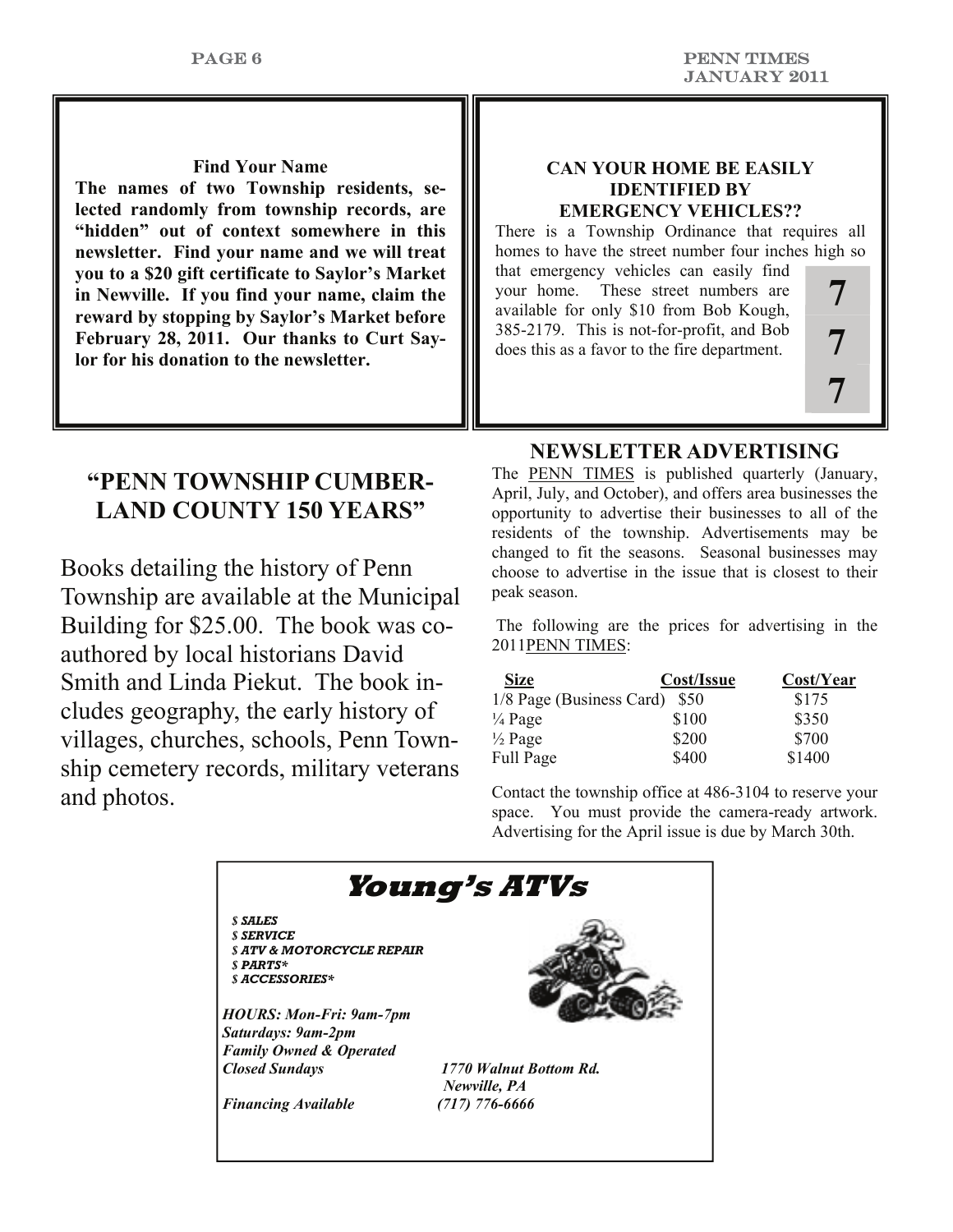# **BOY SCOUT PROJECT UPDATES**

This past year two eagle scouts worked on two different projects. The first project was the planting of trees and erosion repair at Centerville Park. The second project was clearing brush and debris from Eagle Scout Park.

Future projects will include planting trees at the Eagle Scout Park and the District Justice Office.



The Penn Township Fire Company still has free smoke detectors. Please call Fire Chief Chris Alleman at 226-0636 to receive your free smoke detector.

Just a reminder to keep space heaters five feet away from all flammables such as curtains, furniture, etc.

Residents should have a green address sign at the end of their driveway or on a mailbox visible for emergency personnel to find your home quickly. You can call Bob Kough Sr at  $385-2179$  to order a sign.

# DISTRICT 2 MANDATORY SEPTIC PUMPING

Letters will be mailed in the first quarter for those residents who live in the second district of the mandatory septic pumping. The letter will contain a complete list of qualified pumpers for the Township. Residents will have until December 31, 2011 to have their septics pumped.

# \*\*ATTENTION LANDLORDS\*\*

A reminder that Penn Township adopted an Ordinance 2010-02 requiring owners of rental properties to register their rental properties with the Township. Tenants occupying the unit(s) must be identified, trash services need to be provided for the unit(s), tenants need to be informed of the public policies for the Penn Township Burning Ordinance and Junk Nuisance Ordinance and specify the fines and penalties for the violations of the Ordinance.

The complete Penn Township Landlord Ordinance and registration form are available for review at the Municipal building or on the Township website.